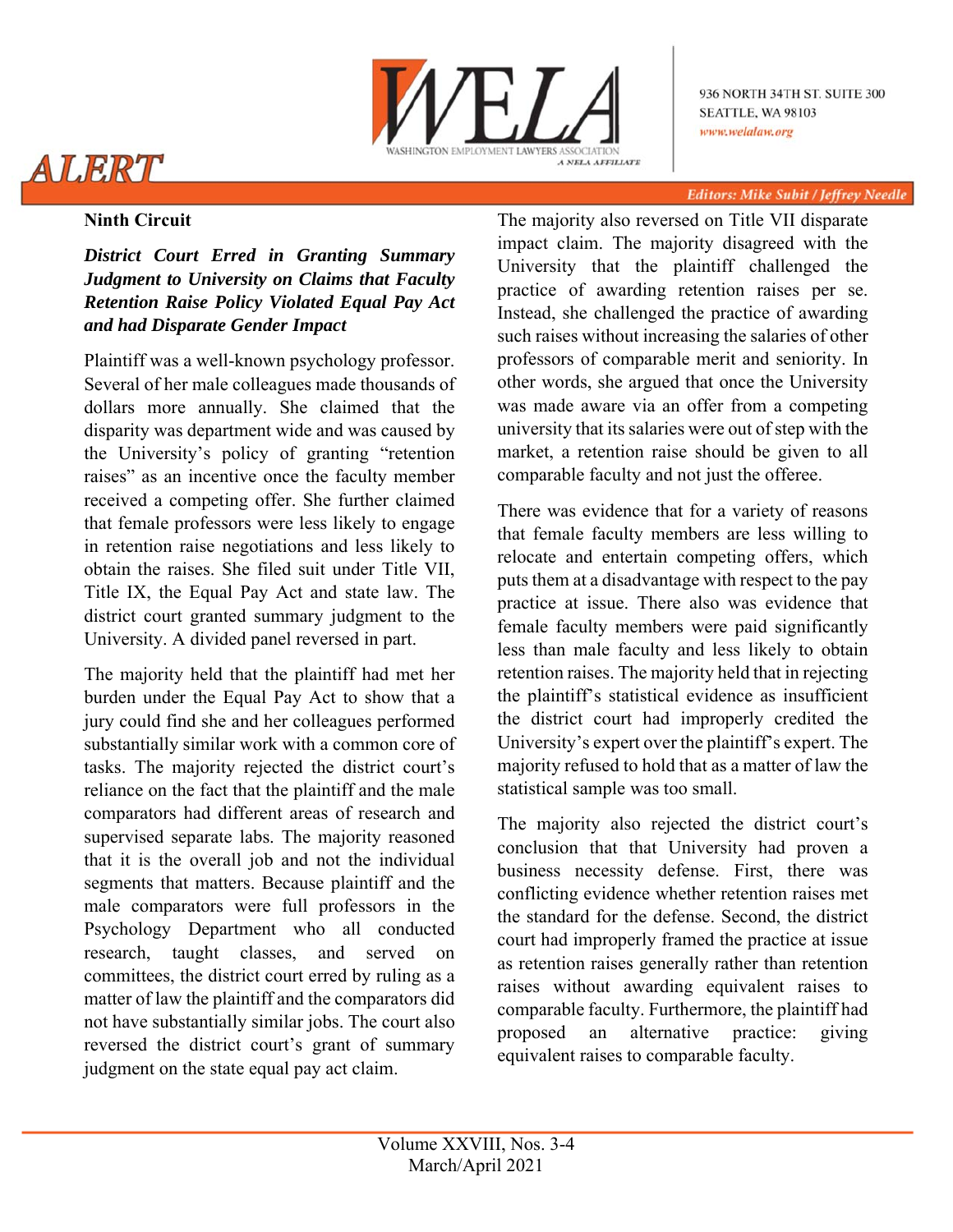

The court unanimously affirmed the district court's grant of summary judgment on the Title VII disparate treatment claims. She failed to establish a prima facie case because she herself had not engaged in retention raise negotiations and the male comparators had. The court also affirmed summary judgment on the plaintiff's IX claim.

Judge Van Dyke filed a lengthy dissent in favor of affirming the district court's judgment except as to the state law Equal Pay Act claim. On the federal Equal Pay Act claim, the dissent argued the majority failed to consider the actual job differences between the plaintiff and her male colleagues. He reasoned that each full professor position was unique.

On the Title VII disparate impact, the dissent disagreed the plaintiff's statistics established a prima facie case. The dissent would have held the University had established as a matter of law that offering retention raises to those given competing offers were a business necessity. The dissent would have held that not providing comparable raises was a business necessity due to lack of financial resources. The dissent rejected the plaintiff's proposed alternative as cost prohibitive.

*Freyd v Univ. of OR*, 990 F.3d 1211 (9<sup>th</sup> Cir. 3/15/2021) (Bybee, Van Dyke, Cardone (W.D.  $Tex.)$ 

#### *Avoidance of Establishment Clause Violation Justified Summary Judgment to School District Regarding Football Coach's Post-Game Team Prayers*

The Bremerton School District ("District") employed Kennedy as a football coach at Bremerton High School from 2008 to 2015. Kennedy is a practicing Christian. Kennedy's religious beliefs required him to give thanks through prayer, at the end of each game. Specifically, after the game was over Kennedy felt

called to kneel at the 50-yard line and offer a brief, quiet prayer of thanksgiving for player safety, sportsmanship, and spirited competition.

Soon many students and parents joined the praying activity. Eventually, a parent complained that his son felt compelled to participate even though his son was an atheist.

Consistent with school board policy the Superintendent advised Kennedy that he could continue to give inspirational talks but "[t]hey must remain entirely secular in nature, so as to avoid alienation of any team member." He further advised that "[s]tudent religious activity must be entirely and genuinely student-initiated, and may not be suggested, encouraged (or discouraged), or supervised by any District staff." He stressed that although Kennedy was free to engage in religious activity, it must not interfere with his job responsibilities and must be physically separate from any student activity.

In response, Kennedy's lawyer wrote to the School District and announced that Kennedy would continue to pray at the 50-yard line immediately at the conclusion of the next game and he would allow students to join him in that religious activity if they wished to do so. The lawyer's letter also demanded that the District rescind its prior directive that Kennedy cease his post-game prayers at the fifty-yard line immediately after the game. Kennedy's intention to defy the School District was widely disseminated to the media by Kennedy and his representatives. Despite the School District's effort to restrict access to the field, Kennedy again prayed at the 50-yard line and was joined by numerous members of the public. The School District claimed that it was unable to supervise the religious demonstration. These events were widely publicized in the media.

The School District responded to Kennedy that it "can and will" accommodate "religious exercise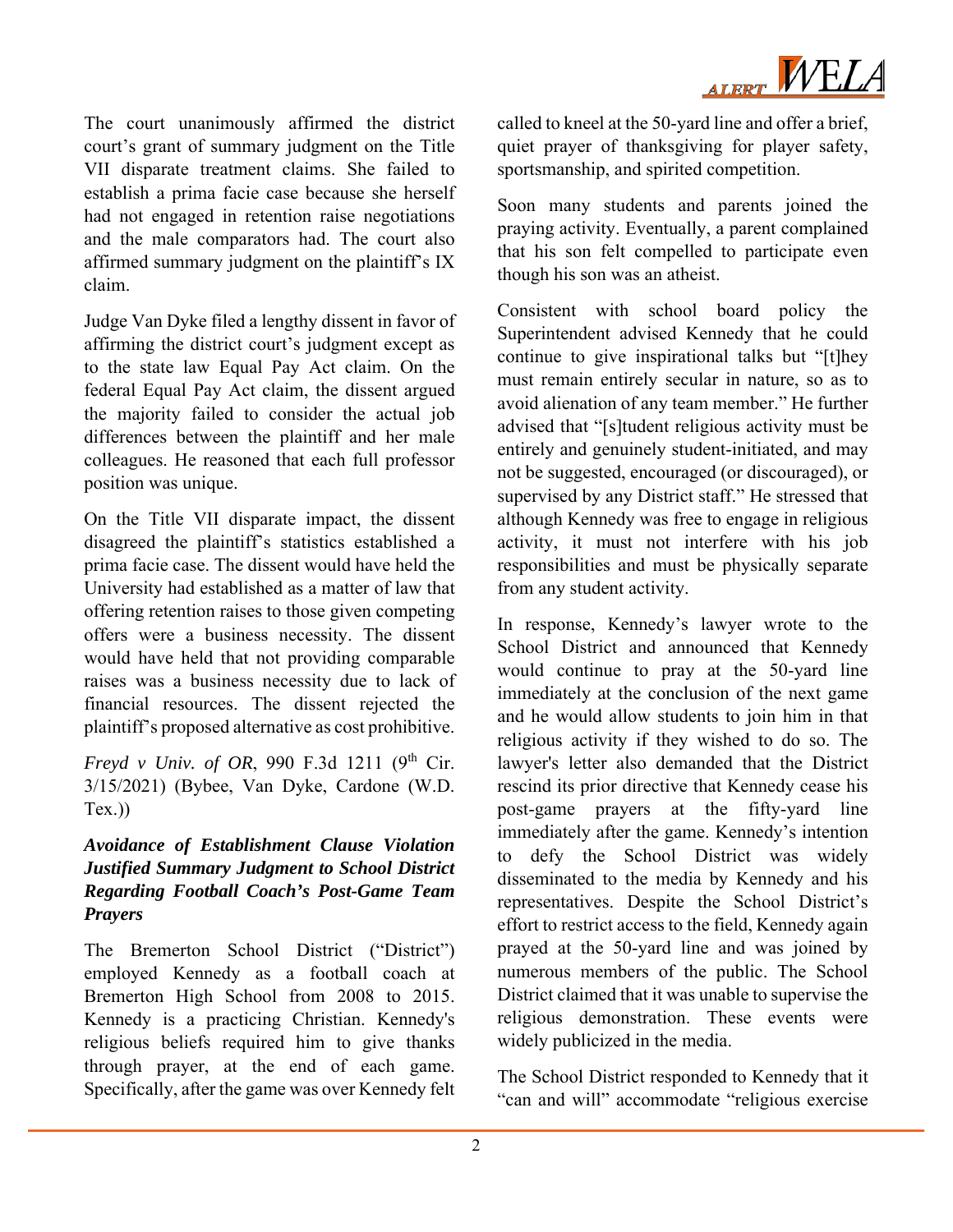

that would not be perceived as District endorsement, and which does not otherwise interfere with the performance of job duties." It offered an opportunity to pray within a school building before or after games and requested a counter proposal as part of an interactive process. Kennedy's response was to inform the media of his intention to continue to defy the school district and pray as before - which he did. Thereafter, he was placed on paid administrative leave. His contract was not renewed because *inter alia* he failed to follow district policy, his actions demonstrated a lack of cooperation with administration, and he contributed to negative relations between parents, students, community members, coaches and the school district.

Kennedy filed suit alleging a violation of the First Amendment rights and Title VII of the 1964 Civil Rights Act. A motion for preliminary injunction was denied and the Ninth Circuit affirmed. *Kennedy I, 869 F.3d 813 (9<sup>th</sup> Cir. 2017).* Kennedy's petition for certiorari was denied including a "Statement of Justice Alito respecting the denial of certiorari," in which Thomas, Gorsuch and Kavanaugh, joined. *Kennedy II,* 139 S. Ct. 634 (2019). On remand, the District Court granted the School District's motion for summary judgment on grounds that the School District risked an Establishment Clause violation if it allowed Kennedy to continue with his religious conduct. It also found that the risk of constitutional liability was the "sole reason" for its decision. The Ninth Circuit affirmed.

The Ninth Circuit's analysis of Kennedy's First Amendment claim relied upon *Pickering v. Bd. of Educ.,* 391 U.S. 563 (1968). In particular, the Court considered whether he spoke as a public employee when he engaged in demonstrative religious activity at the fifty-yard line and whether the School District had adequate justification for treating Kennedy differently from other members of the public. The Ninth Circuit concluded that

Kennedy was speaking as a public employee and not as a private citizen; that "his expression on the field—a location that he only had access to because of his employment—during a time when he was generally tasked with communicating with students, was speech as a government employee." Moreover, the Court held that "a state interest in avoiding an Establishment Clause violation may be characterized as compelling, and therefore may justify content-based discrimination." After examining the related factual context, the Court concluded that "there is no doubt that an objective observer, familiar with the history of Kennedy's practice, would view his demonstrations as [the School District's] endorsement of a particular faith."

In reference to Kennedy's free exercise claim, the Ninth Circuit acknowledged that the District's directive was *not* a neutral regulation of general applicability and therefore can only be justified by "a compelling governmental interest and must be narrowly tailored to advance that interest." The Court concluded that a state's interest in avoiding an establishment clause violation is a compelling interest. Moreover, the regulation was narrowly tailored because the "District tried repeatedly to work with Kennedy to develop an accommodation for him that would avoid violating the Establishment Clause; Kennedy declined to cooperate in that process and insisted that the only acceptable outcome would be praying immediately after the game on the fifty-yard line in view of students and spectators."

In reference to Kennedy's Title VII claims for failure to hire and disparate treatment, the Court ruled that Kennedy was unable to satisfy the components of a prima facie case because he was not adequately performing his job and could not show he was treated differently than similarly situated employees not within the protected class. In reference to his failure to accommodate claim, the Court ruled that although Kennedy succeeded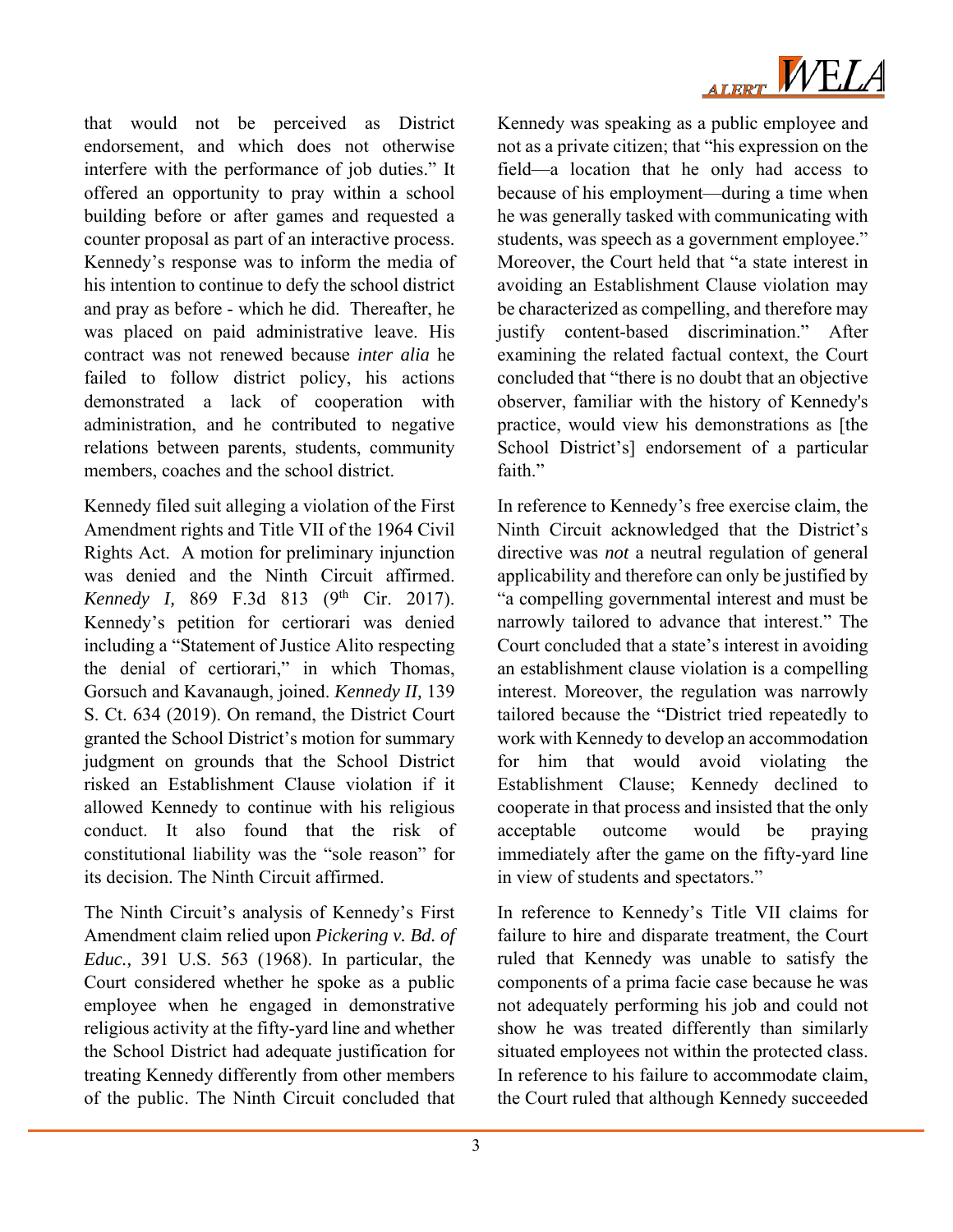

in establishing a prima facie case, the District was able "to show that it initiated good faith efforts to accommodate reasonably the employee's religious practices or that it could not reasonably accommodate the employee without undue hardship." In reference to the retaliation claim, the Court ruled that Kennedy's insistence that he would continue to pray was a legitimate nondiscriminatory reason for adverse action which was not pretextual.

Judges Christen authored and Judge D.W. Nelson joined a concurrence stressing the unique factual circumstances that dictated the result in this case.

*Kennedy v Bremerton School District*, 991 F.3d 1004 (9th Cir. 3/18/2021) (M. Smith, D.W. Nelson, Christen)

### *Arbitration Agreement Met the "Knowing Waiver" Standard for Statutory Discrimination Claims by Referencing Employment Disputes*

A corporate attorney in the financial industry signed an employment agreement that contained an arbitration clause. She also signed a financial industry form (U4) requiring arbitration. A financial industry rule says that statutory claims of employment discrimination are not subject to arbitration unless the parties have agreed to arbitration. The plaintiff later filed a federal court lawsuit raising employment discrimination and other claims. The district court denied the employer's motion to compel on the basis the plaintiff did not knowingly waive her right to pursue the statutory employment discrimination claims in court.

The Ninth Circuit reversed. The court recognized that the "knowing waiver doctrine" narrows the scope of the Federal Arbitration Act and requires a party to an arbitration agreement to explicitly and knowingly waive the entitlement to a judicial forum for Title VII claims. In previous cases involving financial industry employees, the court had held that the knowing waiver standard was not met because the U4 did not describe the type of claims subject to arbitration. In those cases the employee hadn't been given an opportunity to read the form or the manual containing the terms of the arbitration agreement.

While the appellate court suggested that the circuit's knowing waiver standard might be inconsistent with Supreme Court precedent, the court assumed it was still valid and applied to the federal the Equal Pay Act and 42 U.S.C. § 1985. The panel nevertheless held it was satisfied because the arbitration documents referenced "employment disputes so that … statutory claims are clearly encompassed." The court also reasoned that because the employee here had full access to documents containing the arbitration provisions, prior precedent was distinguishable.

*Zoler v. GCA Advisors, LLC*, 993 F.3d 1198 (9th Cir. 4/14/2021) (Wallace, M. Smith, Restani (Ct. of Int'l Trade)

## **Washington Supreme Court**

### *Whether WLAD Allows Discrimination Claim Against Non-Profit Religious Employer Depends on Whether Employee Meets First Amendment Ministerial Exemption*

The Seattle Union Gospel Mission ("Mission") is a nonprofit, evangelical Christian organization providing services to Seattle's unsheltered homeless population. The Plaintiff, Matthew Woods, is a professed Christian, and applied for a position as a staff attorney with the Mission to address its guests' many legal issues and facilitate the Mission's rescue work. The Gospel Mission rejected his application because he was Gay and same-sex relationships were contrary to its biblical teaching. Mr. Woods filed a complaint against the Gospel Mission in King County Superior Court, seeking nominal damages and injunctive remedies for violating his right to be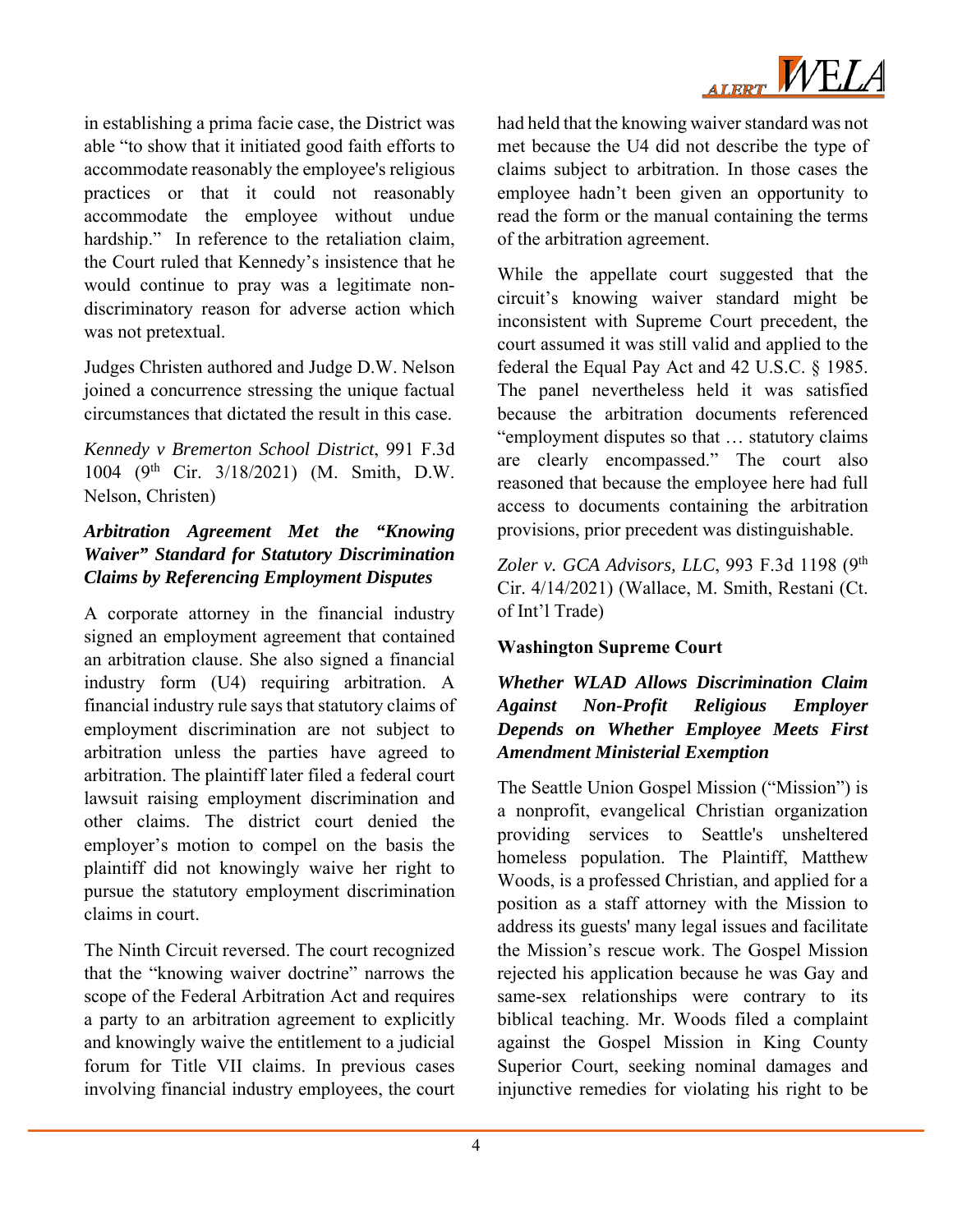

free from discriminatory employment practices under the Washington Law Against Discrimination ("WLAD"). After a limited period of discovery, the Mission moved for summary judgment and relied on the provision of the WLAD which excludes religious nonprofit corporations from the definition of employer. RCW 49.60.040(11) (emphasis added).

The Superior Court granted the Mission's motion for summary judgment and Woods appealed directly to the Supreme Court which reversed and remanded for a factual determination of whether Woods was a "minister" within the meaning of the ministerial exception.

In an opinion by Judge Madsen for six Justices, the Court first reaffirmed that the religious exemption was facially constitutional under article I, section 12 of the state constitution. Although the right to marry whomever one chooses and the concomitant right to sexual orientation are fundamental rights, the Court found reasonable grounds for the WLAD to distinguish religious and secular non-profits. The religious exemption is therefore facially constitutional.

The Court nevertheless ruled that the religious exemption was unconstitutional as applied to nonministerial employees. The Court's analysis of the ministerial exception relied upon the U.S. Supreme Court cases *Our Lady of Guadalupe School v. Morrissey-Berru,* U.S. , 140 S. Ct. 2049 (2020) and *Hosanna-Tabor Evangelical Lutheran Church & Sch. v. EEOC*, 565 U.S. 171 (2012). The Court recognized that "[w]hether a position falls within the ambit of the ministerial exception depends on a 'variety' of factors. Importantly, the Court clarified that the factors discussed in *Hosanna-Tabor* were not meant to be a 'checklist.' The 'recognition of the significance of those factors ... did not mean that they must be met—or even that they are necessarily important—in all other cases.'" (Citation omitted). "What matters, at bottom, is what an employee does." (Citation omitted). Whether an employee qualifies as a "minister" is a factual question.

The Court recognized that here there is no evidence that staff attorneys had titles as ministers or training in religious matters, no evidence that they are expected to nurture their converts' development in the Christian faith, the Mission is not a church or religious entity principally responsible for the spiritual lives of its members, employees of the Mission do not lead faith groups and or teach religious doctrine. Moreover, Woods sought employment with the Mission as a lawyer specifically, not as a religious minister or teacher, and there is no indication that religious training is necessary for the staff attorney position. Ultimately, the Court remanded the question of whether Woods was a minister for the trial court to decide in the first instance.

The Court specifically referenced Justice Yu's concurring opinion concerning the criteria to be considered.

Justice Yu, joined by Chief Justice Gonzalez opined that religious institutions should be forewarned that today's decision bars redefining every aspect of work life as "ministerial." "In the case of lawyers licensed by the state, subject to the Rules of Professional Conduct, and obligated to let the client define the goal of the representation, such a claim will likely be difficult to prove."

Justice Stephens joined by Justice Fairhurst dissented in part and concurred in part. Justice Stephens would have held that the religious exemption of the WLAD violates the state constitutional privileges and immunities clause because it favors religious nonprofits over all other employers without reasonable grounds. She concurred with the Court's decision to remand to give the Mission an opportunity "to argue its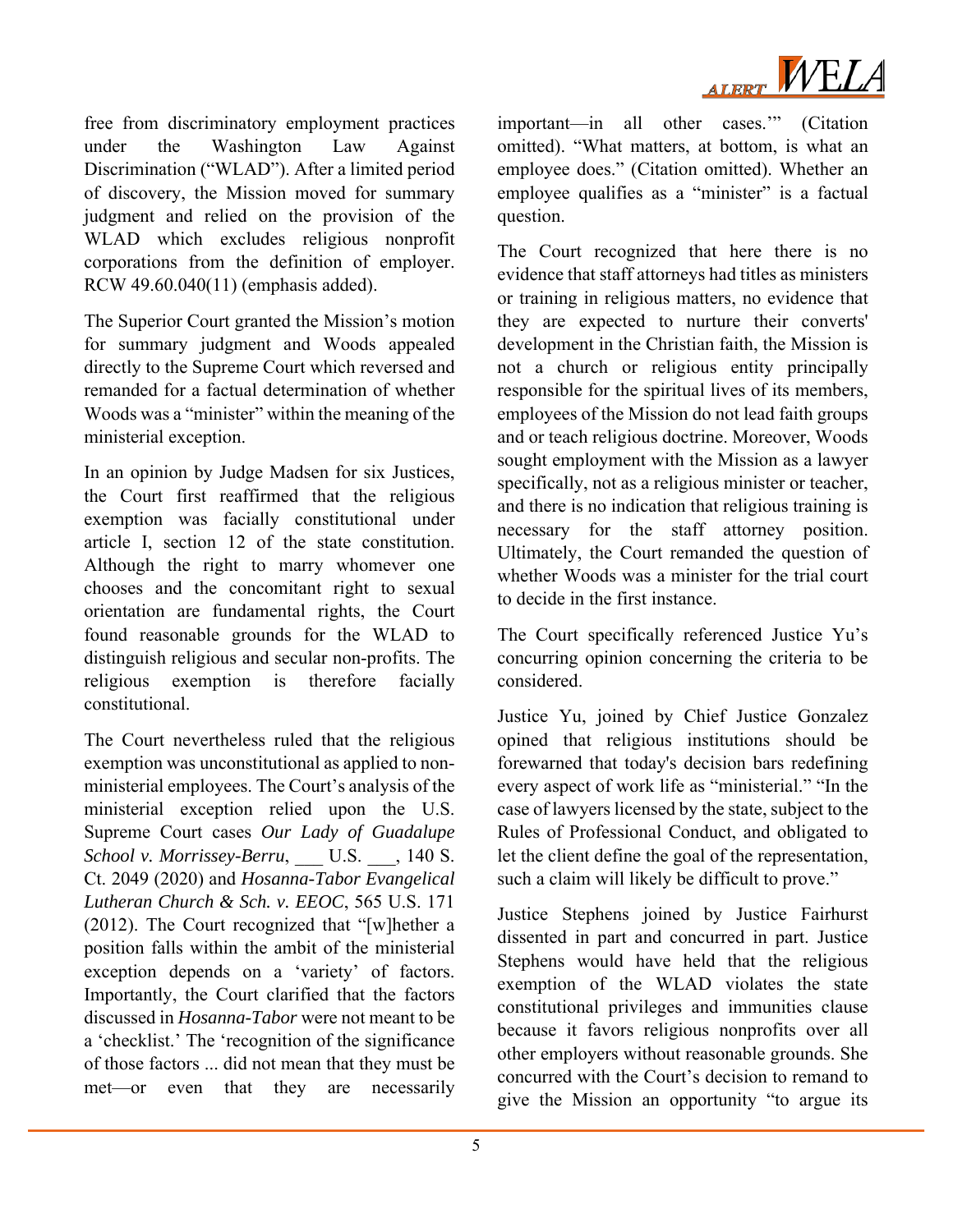

*affirmative defense* to WLAD liability based on the ministerial exception." (Emphasis original).

*Woods v. Seattle Union Gospel Mission*, -- Wn.2d --, 481 P.3d 1060 (3/4/2021)

#### *Three-Year Statute of Limitations for Claim of Public Pension Impairment Runs from when the Plaintiff Retires and Not when the Legislation at Issue was Enacted*

A state statute passed in 2001 excluded certain voluntary overtime from the calculation of the monthly pension benefit granted to Washington state patrol officers. Four officers challenged the constitutionality of the exemption. The Superior Court granted summary judgment to the State. The Supreme Court affirmed in part and vacated in part.

In an opinion by Justice Johnson, the Court unanimously affirmed the Superior Court's ruling that the statute of limitations in a pension impairment case begins to run only upon the plaintiff's retirement and not when the challenged statute was enacted, as the State argued. The Court also ruled that the statute of limitations for such claims was three years and not the six-year statute for written contract claims, as the officers argued.

The Justices divided on how the officers' claim that the 2001 statute unlawfully impaired their pension contracts should be analyzed. All the Justices agreed that there was contractual relationship and a material dispute of fact whether the legislation excluding the overtime substantially impaired the existing contractual relationship. The majority held that because issues of fact remained as to whether the Legislature had provided comparable pension benefits when it enacted the exclusion, the state was not entitled to summary judgment that the exclusion of the overtime was reasonable and necessary to serve a legitimate public purpose.

In a partial dissent written on behalf of three Justices, Chief Justice Gonzalez criticized the majority's analytical framework for the impairment of contract analysis and for conflating the separate issues of comparable benefits and legitimate public purpose.

*Hester v. State*, --- Wn.2d ---, 483 P.3d 742 (3/25/2021)

#### **JOIN THE WELA LISTSERV**

WELA members are entitled to participate in an Internet-based electronic discussion group, or "listserv," that provides almost instant feed-back to questions and thoughts related to employment law. This is a terrific way to keep on top of the latest developments in the law, new defense tactics, judges, and recent jury attitudes. To become a part of this group, contact our moderator at welalaworg@gmail.com. We will verify your WELA membership and sign you up.

| <b>WELA Alert Editors</b>           |                              |
|-------------------------------------|------------------------------|
| <b>Michael Subit</b>                | msubit@frankfreed.com        |
|                                     | $(206) 682 - 6711$           |
|                                     |                              |
| <b>Jeffrey Needle</b>               | $i$ needlel@wolfenet.com     |
|                                     | $(206)$ 447-1560             |
| <b>2021 WELA Board of Directors</b> |                              |
| <b>Beth Terrell</b>                 | bterrell@terrellmarshall.com |
| Board Chair                         | $(206)$ 816-6603             |
|                                     |                              |
| Lindsay Halm                        | halm@sbg-law.com             |
| Board Vice-Chair                    | $(206) 622 - 8000$           |
| New Members Chair                   |                              |
| Kathleen Phair Barnard              | barnard@workerlaw.com        |
| Immediate Past Chair                | $(206)$ 285-2828             |
|                                     |                              |
| <b>Jeffrey Needle</b>               | <u>ineedlel@wolfenet.com</u> |
| Amicus Chair                        | $(206)$ 447-1560             |
| Legislative Co-Chair                |                              |
| <b>Jesse Wing</b>                   | jessew@mhb.com               |
| Legislative Co-Chair                | $(206) 622 - 1604$           |
|                                     |                              |
| <b>Teri Healy</b>                   | teri.healy@eeoc.gov          |
| Secretary                           | $(206)$ 220-6916             |
| Communications                      |                              |